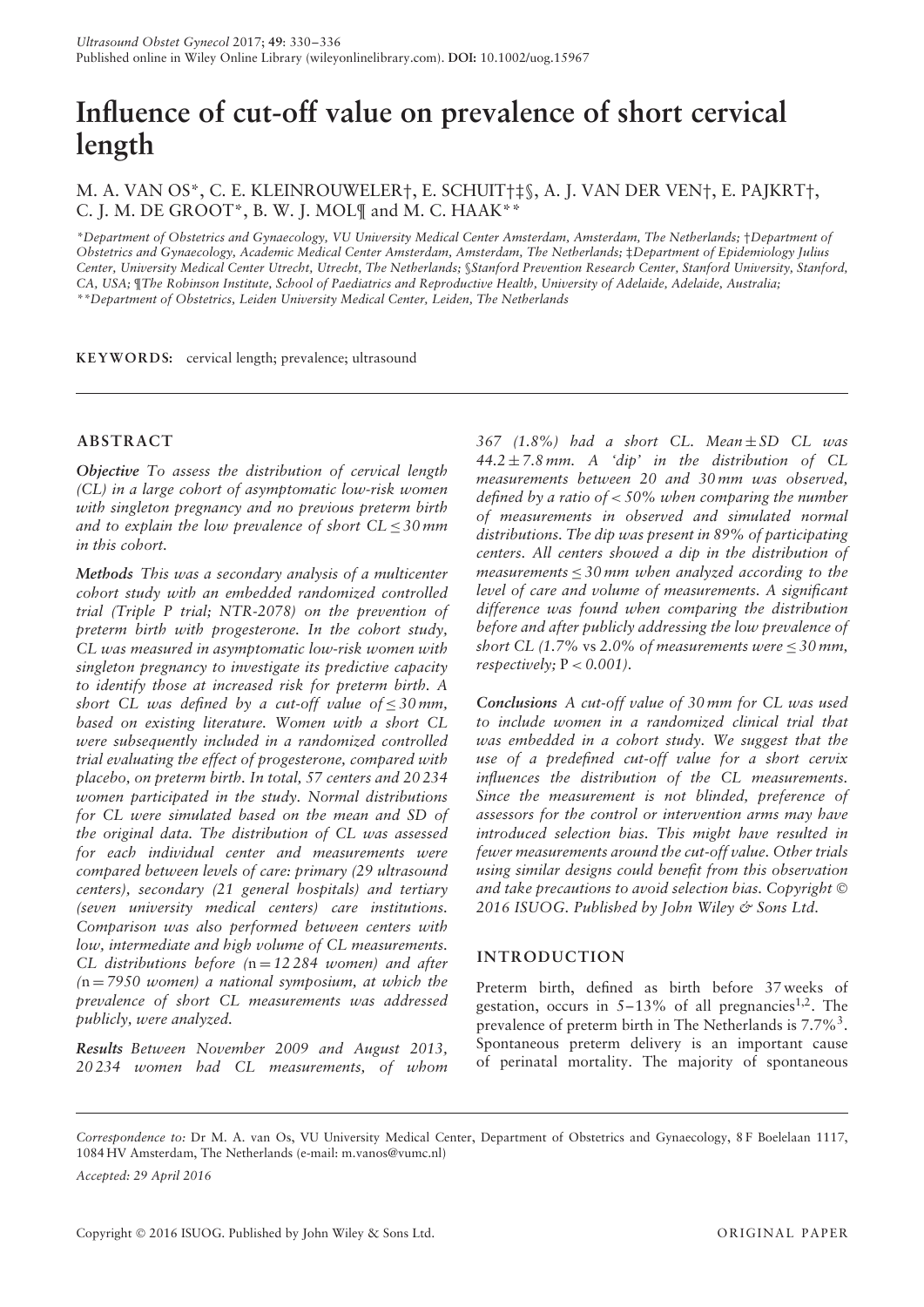preterm births occur in low-risk pregnancies<sup>4</sup>. So far, interventions for threatened preterm birth have shown limited effectiveness $5-7$ .

Identification of low-risk women who will deliver preterm is crucial in the development of preventive strategies. A mid-pregnancy short cervical length (CL), measured by ultrasound, can predict spontaneous preterm birth<sup>4,8,9</sup> and is currently the most powerful screening instrument available $8,9$ . The shorter the cervix, the higher the risk of preterm birth<sup>4</sup>. Heath *et al.*<sup>10</sup> found that measurement of CL was highly reproducible and, on 95% of occasions, the difference between two measurements by the same observer and by two different observers was  $\leq$  3.5 and  $\leq$  4.2 mm, respectively. The variability of measurements was less when the CL was shorter<sup>10</sup>. Although CL is reported to follow a normal distribution, different values for the  $1<sup>st</sup>$  and  $5<sup>th</sup>$  percentiles of CL measurement have been reported, ranging from 11 to 15 mm and 23 to 30 mm, respectively<sup>7,10-13</sup>. Explanations for these differences in CL include dynamic changes throughout the pregnancy, gestational age at measurement, parity and measurement techniques $14,15$ . Moreover, the prevalence of CL below the 5<sup>th</sup> percentile also varies in the literature<sup>7,9-13</sup>. In light of the abovementioned facts, it seems important to determine an appropriate cut-off value in studies concerning CL in pregnancy.

The aim of this study was to analyze the distribution of CL measurements in asymptomatic low-risk women with a singleton pregnancy and without a history of preterm birth and to explain the low prevalence of short  $CL < 30$  mm measured in this large cohort of women.

#### **METHODS**

This was a secondary analysis of a multicenter cohort study with an embedded randomized clinical trial (Triple P trial; NTR-2078). The aim of the Triple P study was to investigate the predictive capacity of CL measurement to identify women with a low-risk singleton pregnancy who are at an increased risk for preterm birth. CL was measured in asymptomatic low-risk women with a singleton pregnancy at the time of their 20-week standard anomaly scan<sup>16</sup>. A short cervix was defined as CL ≤ 30 mm. CL measurements were performed as described by The Fetal Medicine Foundation and were comparable to earlier studies on this subject<sup>7,9,17-19</sup>. Women with a short CL were eligible for inclusion in a randomized clinical trial to evaluate the effectiveness of vaginal progesterone in reducing adverse neonatal outcome due to preterm birth<sup>20</sup>. The Triple P study was set within the infrastructure of the Dutch Obstetric Consortium for research in women's health and was performed between November 2009 and August 2013. The institutional review board of the Academic Medical Center, Amsterdam, The Netherlands (MEC AMC 08/374) approved the study. Methods of the cohort study and the embedded randomized clinical trial are described elsewhere $^{21}$ .

In this study 57 ultrasound units participated, of which 29 were ultrasound centers (primary care institutions), 21 were general hospitals (secondary care institutions) and seven were university hospitals (tertiary care institutions). The primary outcome of the prospective cohort study was spontaneous preterm birth before 37 weeks of gestation. Secondary outcomes were preterm birth before 34, 32 and 28 weeks of gestation.

The sonographers in the Triple P study were all licensed to carry out the standard anomaly scan. According to the regulations of the national screening program in The Netherlands, it is compulsory for these sonographers to perform at least 150 anomaly scans per year. Additionally, prior to commencement of the study, all participating sonographers were trained in measuring CL. The training program comprised an e-learning module, specifically designed to teach the CL measurement technique<sup>22</sup>. The sonographers were required to pass this e-learning module with a satisfactory grade. Furthermore, they had to prove their ability to perform CL measurement by submitting five images of CL measurement, which had to be approved by the project team. CL was measured during the standard anomaly scan at 18–22 weeks' gestation using transvaginal ultrasound. Women were asked to empty their bladder prior to measurement. The ultrasound image had to display an empty bladder, full length of the endocervical mucosa in an exact mid-sagittal plane of the cervix, and an equal thickness of anterior and posterior cervical walls. The calipers were placed between the triangular area of echodensity at the external os and the V-shaped notch at the internal os. When there was a curved aspect of the endocervical mucosa, calipers were placed on the external and internal ora as described previously and a straight or curved line made between the calipers. In the case of funneling, the funnel itself was not included in the measurement. Sonographers were instructed to measure CL approximately 3 min after insertion of the vaginal probe and to document the shortest measurement, which was entered in an online database.

We extracted the CL measurements of this prospective cohort and analyzed the distribution of measurements for the entire cohort, and separately for CL measurements performed at centers with different levels of care and for centers with high and low volume of measurements. Low, intermediate and high volumes were defined as centers that measured a total of *<* 500 CLs, 500–1000 CLs and *>* 1000 CLs in the study period, respectively. Centers with a volume of  $\leq$  30 measurements were excluded from individual analysis, because a minimum number of CL measurements is necessary to enable the assessment of a normal distribution. Additionally, a year-by-year analysis of the measurements was performed.

CL measurements were plotted on histograms and compared between centers according to volume of measurements and the different levels of care: primary  $(n=29)$ , secondary  $(n=21)$  and tertiary  $(n=7)$  care institutions. Histograms were analyzed throughout the trial as a continuous monitoring process for quality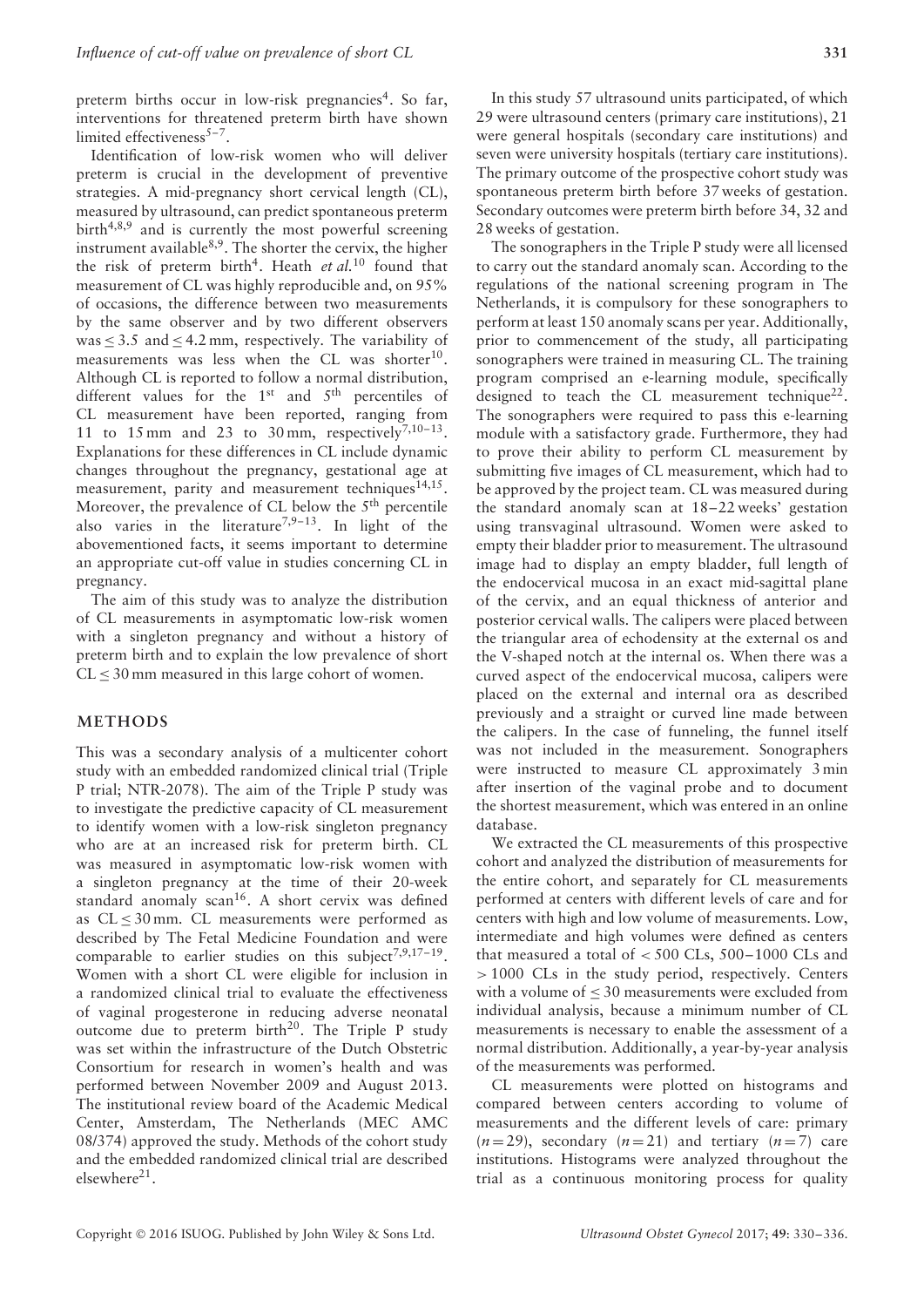



**Figure 2** Number of cervical length (CL) measurements as a percentage of number of simulated CL measurements. Horizontal line at 100% indicates perfect agreement between both distributions. CLs for which *<* 10 measurements were simulated have been excluded.

**Figure 1** Distribution of cervical length (CL) measurements in 20 234 asymptomatic low-risk women with singleton pregnancy between November 2009 and August 2013 as part of the Triple P study. Mean  $\pm$  SD CL = 44.18  $\pm$  7.812 mm. The simulated normal distribution is also shown.

and progress of the inclusions. In December 2011, the retrieved data of this monitoring process were made public during a national symposium to which all sonographers were invited. The symposium was organized for teaching purposes and designed for sonographers, midwives and residents. We compared the distribution of CL measurements before and after the symposium, for which, respectively, 12 284 and 7950 women were included.

#### **Statistical analysis**

The distribution of CL measurements was tested for normality using the Kolmogorov–Smirnov test. Student's unpaired *t*-test was used to assess the differences in mean CL between centers. A normal distribution of CL was simulated based on the mean and SD of the original data in order to compare the observed distribution with a normal distribution. Statistical analysis was performed using SPSS Statistics, v. 21 (IBM Corp., Armonk, NY, USA). Distribution of CL was simulated using R, v. 3.1.1 (R Foundation for Statistical Computing, Vienna, Austria).

## **RESULTS**

Between November 2009 and August 2013, 20 234 women with low-risk singleton pregnancy were screened. Mean  $\pm$  SD CL was 44.2  $\pm$  7.8 mm at a median gestational age of  $20 + 2$  weeks. Of the total cohort of women, 367  $(1.8\%)$  had a CL < 30 mm. The observed distribution of all CL measurements was compared with the simulated normal distribution and was found to be significantly different  $(P < 0.001$ ; Figure 1). A CL measurement of  $\leq$  30 mm was less frequent in the original distribution compared with the simulated normal distribution ( $n = 367$ ) (1.8%) *vs* 990 (4.9%), *P <* 0.001). The comparison revealed higher and lower numbers of measurements at certain CLs than expected (Figure 2). The difference, or 'dip', between both distributions was most profound for a CL of 20–30 mm, as indicated by a ratio of *<* 50% for the number of CL measurements within this range in the original compared with simulated data. Additionally, a higher than expected number of CL measurements was found for  $CL \geq 62$  mm.

A yearly analysis of CL measurements revealed cumulative distributions for 2009, 2010, 2011, 2012 and 2013, which were all significantly different from a normal distribution (*P <* 0.005, *<* 0.001, *<* 0.001, *<* 0.001 and *<* 0.001, respectively). The dip for CL measurements  $\leq 30$  mm was observed from October 2010 onwards. At that time, 2360 CL measurements had been performed. This dip persisted until the end of the study in August 2013. Hence, showing the preliminary results of the Triple P study at a national symposium in December 2011 had no influence on the overall distribution. However, a significant discrepancy  $(P < 0.001)$  in CL measurements was found when the means of the distribution before and after the symposium were compared. The dip for  $CL \leq 30$  mm was apparent in both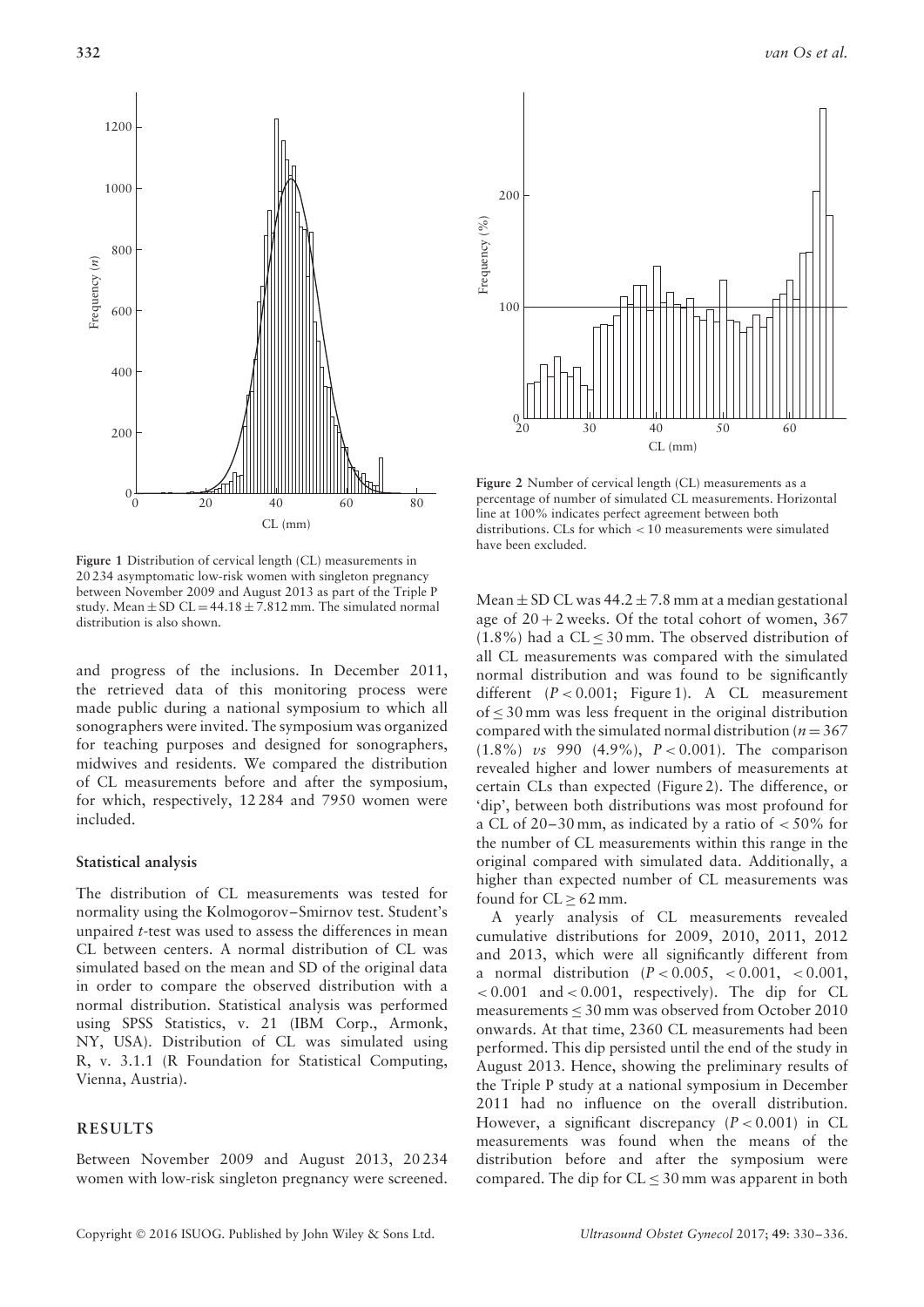

**Figure 3** Distributions of cervical length (CL) measurements obtained between November 2009 and August 2013, with respect to timing of a national symposium in December 2011, at which the low prevalence of CL measurements  $\leq 30$  mm was addressed. (a) Before symposium: mean ± SD CL = 43.49 ± 6.84 mm, *n* = 12 284. (b) After symposium: mean ± SD CL = 45.26 ± 9.007 mm, *n* = 7950.

sets of data, but was less prominent in the distribution of measurements obtained after the symposium. The proportion of CL measurements  $\leq 30$  mm was 1.7% before and 2.0% after the symposium (Figure 3).

In a per-center analysis  $(n=57)$ , 10 centers were excluded because of an insufficient number of CL measurements to assess the normality of the distribution. Of the remaining 47 centers, CL was normally distributed in 11. In all 36 centers in which CL was not normally distributed, the dip in CL measurements at 20–30 mm was visible. Of the 11 centers with a normal distribution, six also showed the dip at 20–30 mm.

Data analysis for primary, secondary and tertiary care institutions did not show a normal distribution for any level of care  $(P < 0.001)$ . A significant difference in mean CL between primary and tertiary care institutions  $(P < 0.001)$  and between secondary and tertiary care institutions ( $P < 0.001$ ) was found; however, there was no significant difference in CL distribution between primary and secondary care institutions ( $P = 0.151$ ). The incidence of CL measurements  $\leq 30$  mm was 1.8%, 2.4% and 2.4% in primary, secondary and tertiary care institutions, respectively. The dip in CL measurements between 20 and 30 mm was seen in all three care levels, but was more pronounced in primary and tertiary care institutions (Figure 4).

When data were analyzed separately according to a low, intermediate and high volume of CL measurements, all distributions were significantly different from a normal distribution ( $P \leq 0.001$ ). Mean CL was significantly different between low- and intermediate-volume centers  $(P < 0.001)$  and between low- and high-volume centers (*P <* 0.001); however, no difference was found between

intermediate- and high-volume centers  $(P = 0.06)$ . The proportion of CL measurements  $\leq 30$  mm was 1.8%, 3.0% and 1.4% for low-, intermediate- and high-volume centers, respectively. The dip in CL measurements at 20–30 mm was seen in all centers when analyzed separately according to the volume of measurements, but was most prominent in high-volume centers (Figure 5).

### **DISCUSSION**

In this secondary analysis of the Triple P study, we aimed to analyze the distribution of CL measurements in a large cohort of women without previous preterm birth. The distribution of CL measurements was significantly different from a normal distribution, with a low prevalence of measurements  $\leq 30$  mm (1.8%) and a high mean CL of 44.2 mm, when compared with findings in the existing literature<sup>7,10–13</sup>. The absence of a normal distribution was seen in all levels of care and in highand low-volume centers. We found a typical 'dip' in the distribution of CL measurements below the cut-off value of 30 mm in the entire cohort and in the majority (89%) of participating centers. The dip was most pronounced in primary and tertiary care centers and in high-volume centers. The distribution of CL measurements changed after preliminary results of the study (a low prevalence of short CL measurements) were disclosed at a national symposium. Finding a CL above or below the cut-off value, with the consequence of offering participation in a trial or not, seems to change the CL distribution, reducing the number of short CL measurements and creating a dip.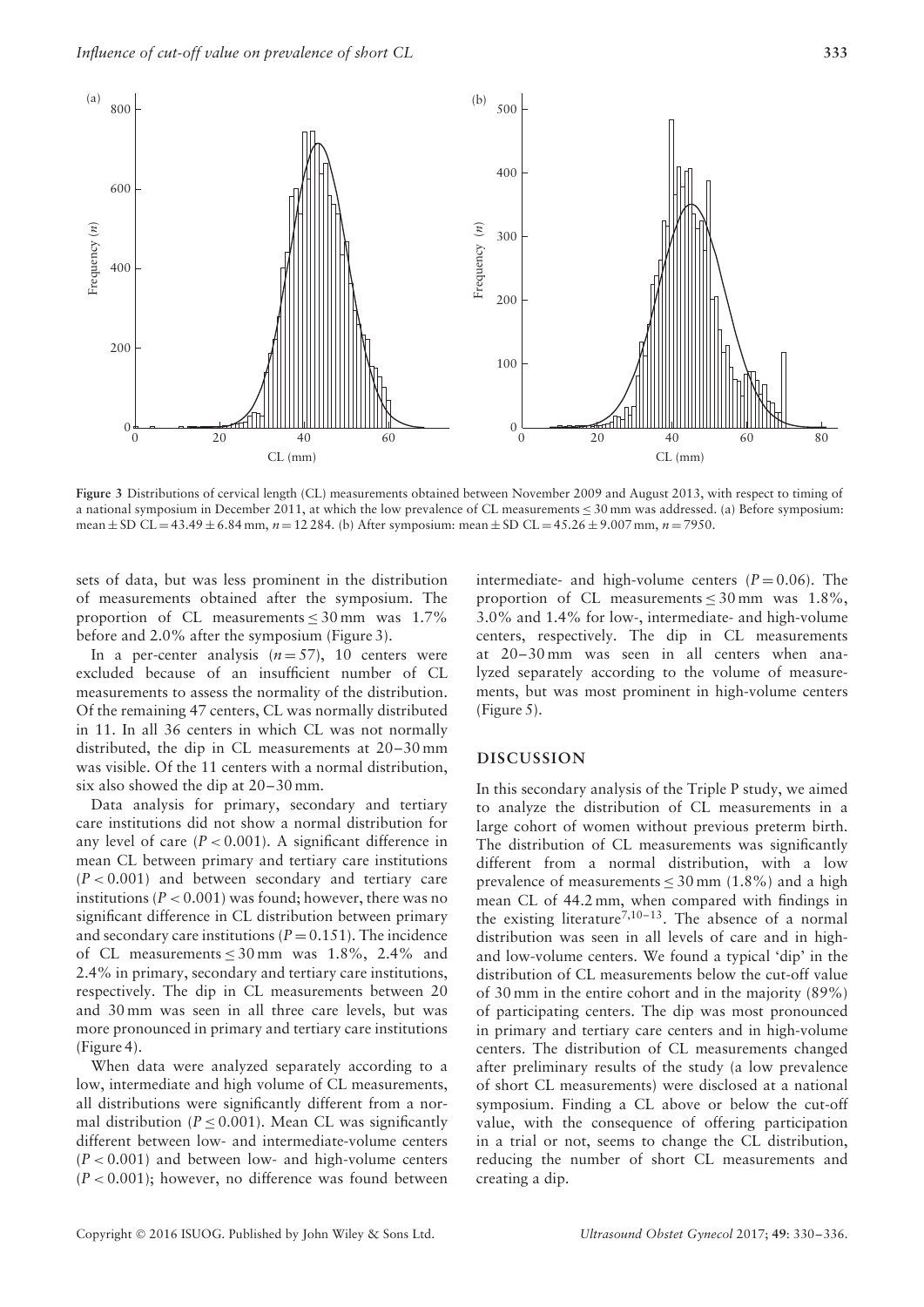

**Figure 4** Distributions of cervical length (CL) measurements obtained between November 2009 and August 2013, according to level of care of center. (a) Primary-care institutions: mean ± SD  $CL = 44.22 \pm 7.797$  mm,  $n = 12714$ . (b) Secondary-care institutions: mean  $\pm$  SD CL = 44.35  $\pm$  7.999 mm, *n* = 4728. (c) Tertiary-care institutions: mean  $\pm$  SD CL = 43.73  $\pm$  7.543 mm,  $n = 2792$ .



**Figure 5** Distributions of cervical length (CL) measurements obtained between November 2009 and August 2013, according to volume of measurements performed in centers. (a) Centers performing  $<$  500 measurements: mean  $\pm$  SD CL = 44.58  $\pm$  8.022 mm,  $n = 6529$ . (b) Centers performing  $500-1000$  measurements: mean  $\pm$  SD CL = 43.77  $\pm$  8.142 mm,  $n = 3331$ . (c) Centers performing *>* 1000 measurements: mean ± SD  $CL = 44.06 \pm 7.555$  mm,  $n = 10374$ .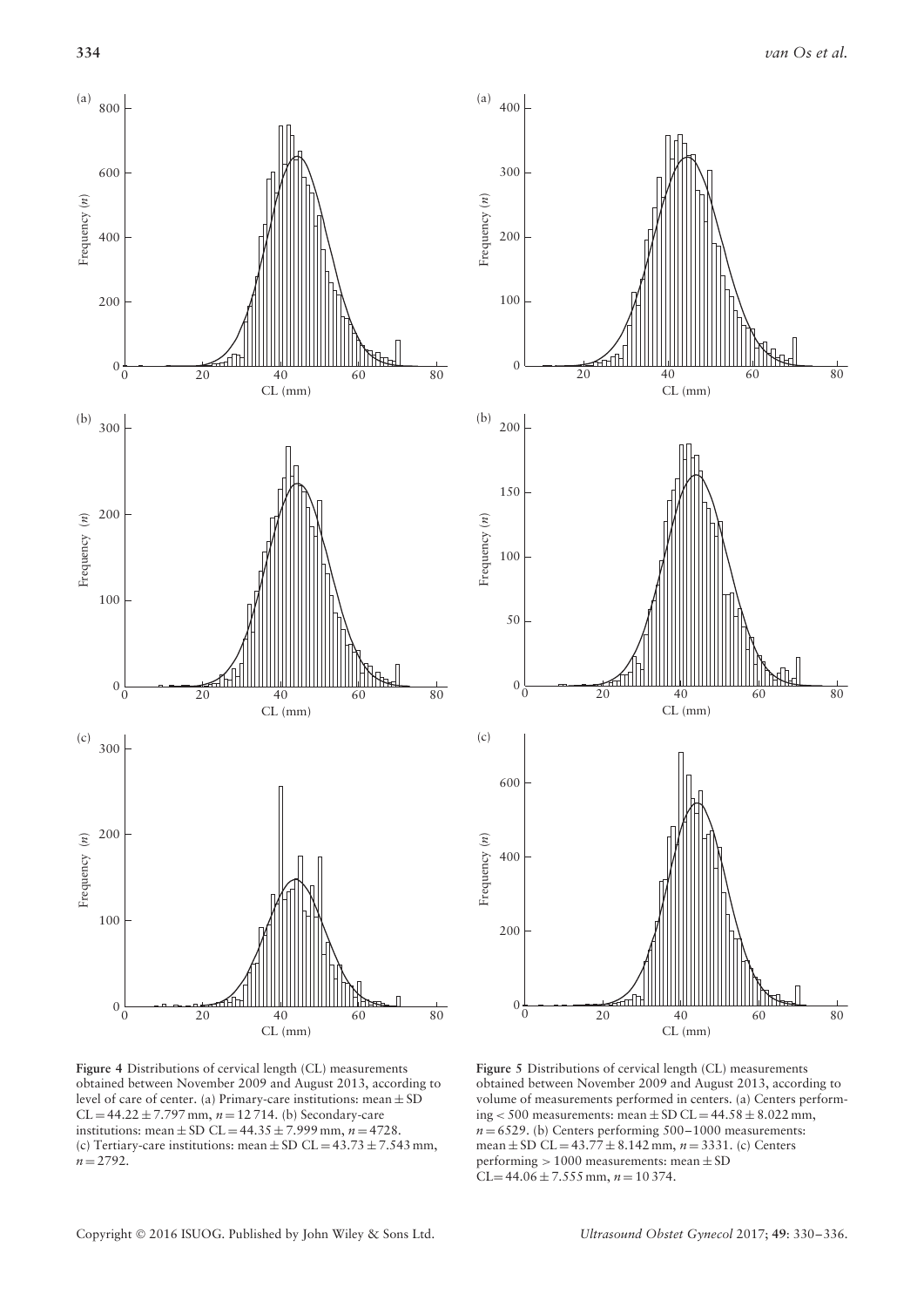The mean CL in our cohort is 6–9 mm longer than the previously described  $33-38$  mm<sup>10-13</sup>. The most probable explanation is the fact that our study population is composed solely of women without a history of preterm birth. Previous histograms were constructed in hospital populations including women with a history of preterm birth<sup>7,10-13</sup>. Other possible causes might be gestational age at measurement, parity and differences in the sonographic measurement technique. Our protocol was, however, identical to previously described methods in which the calipers were placed between the triangular area of echodensity at the external os and the V-shaped notch at the internal os<sup>22</sup>. Gestational age at measurement did not differ from other studies on this subject<sup>7,10–13</sup>. The Triple P study cohort contained a relatively high number of women with advanced maternal age and European origin. These maternal characteristics have been found to contribute to a slightly longer mean  $CL^{16,23}$ . The influence in the entire cohort was, however, limited. Therefore, the true low-risk population is the most probable explanation for our high mean CL.

The second finding of this study was the dip in the CL distribution below the cut-off value used for randomization into the clinical trial. We hypothesize that this can be attributed to the predefined cut-off value creating observer bias amongst the sonographers who were not blinded to the measurement. The fact that the difference in distributions became less prominent after we addressed this finding at a large national symposium supports our theory that it is a psychological effect of the observer. Additional arguments for this hypothesis are the finding of an overshoot in the number of CLs measured above 30 mm compared with a simulated normal curve, and the fact that other studies $10^{-13}$  never showed such a gap around this value. In other studies, however, intervention was not given following the CL measurement.

Earlier research showed that observer bias might be important when the outcome assessor has a strong predisposition about the outcome and when the outcome involves subjective judgment, such as qualitative scores or image recognition<sup>24</sup>. Non-blinded outcome assessors usually support the experimental intervention. Hróbjartsson *et al.* found that non-blinded outcome assessors exaggerate the hazard ratio by an average of approximately  $27\%$ <sup>25</sup>. In certain situations, however, they support the control interventions, inducing a comparable degree of observer bias in the opposite direction. The direction of observer bias depends on how the clinical and public contexts have shaped the predispositions of its investigators $^{25}$ . It has been shown previously that it is not unlikely that a CL will be measured longer than it actually is. In a study about the learning curve of sonographers, the sonographers were more likely to overestimate a CL than to underestimate it<sup>22</sup>. We hypothesize that the sonographers underestimate a CL below 30 mm in order to prevent referral, which may cause distress to the pregnant woman, and therefore they are selecting towards a longer CL.

In conclusion, a predefined cut-off point for which an intervention is implemented may affect the distribution of measurements. More importantly, it affects the selection of women for a randomized clinical trial on the basis of CL and indicates possible problems such as the under-representation of women with a short CL. A cut-off dip has not been demonstrated so clearly previously, and observer bias seems to be a possible explanation. The fact that we were not able to eliminate completely the dip after addressing this psychological effect of the observer at a national symposium indicates that even education cannot completely prevent this bias. Decision-making processes of sonographers are an area in which research has not yet been performed. The decision-making process might also affect other fields in which cut-off values are important, such as prenatal screening and diagnosis. To avoid the effect of using a cut-off value, as we describe in this study, it would be advisable to apply strict monitoring in the starting phase of a trial in order to reduce this bias quickly by habituation of the outcome assessor. Other trials using similar designs could benefit from this observation.

#### **REFERENCES**

- 1. Iams JD, Romero R, Culhane JF, Goldenberg RL. Primary, secondary, and tertiary interventions to reduce the morbidity and mortality of preterm birth. *Lancet* 2008; **371**: 164–175.
- 2. Goldenberg RL, Culhane JF, Iams JD, Romero R. Epidemiology and causes of preterm birth. *Lancet* 2008; **371**: 75–84.
- 3. Schaaf JM, Mol BW, Abu-Hanna A, Ravelli AC. Trends in preterm birth: singleton and multiple pregnancies in The Netherlands, 2000–2007. *BJOG* 2011; **118**: 1196–1204.
- 4. Iams JD, Goldenberg RL, Meis PJ, Mercer BM, Moawad A, Das A, Thom E, McNellis D, Copper RL, Johnson F, Roberts JM. The length of the cervix and the risk of spontaneous premature delivery. *N Engl J Med* 1996; **334**: 567–572.
- 5. Smith V, Devane D, Begley CM, Clarke M, Higgins SA. Systematic review and quality assessment of systematic reviews of randomised trials of interventions for preventing and treating preterm birth. *Eur J Obstet Gynecol Reprod Biol* 2009; **142**: 3–11.
- 6. Sprague AE, O'Brien B, Newburn-Cook C, Heaman M, Nimrod C. Bed rest and activity restriction for women at risk for preterm birth: a survey of Canadian prenatal care providers. *J Obstet Gynaecol Can* 2008; **30**: 317–326.
- 7. To MS, Alfirevic Z, Heath VC, Cicero S, Cacho AM, Williamson PR, Nicolaides KH; Fetal Medicine Foundation Second Trimester Screening Group. Cervical cerclage for prevention of preterm delivery in women with short cervix: randomised controlled trial. *Lancet* 2004; **363**: 1849–1853.
- 8. Berghella V, Tolosa JE, Kuhlman K, Weiner S, Bolognese RJ, Wapner RJ. Cervical ultrasonography compared with manual examination as a predictor of preterm delivery. *Am J Obstet Gynecol* 1997; **177**: 723–730.
- 9. Heath VC, Southall TR, Souka AP, Elisseou A, Nicolaides KH. Cervical length at 23 weeks of gestation: prediction of spontaneous preterm delivery. *Ultrasound Obstet Gynecol* 1998; **12**: 312–317.
- 10. Heath VCF, Southall TR, Souka AP, Novakov A, Nicolaides KH. Cervical length at 23 weeks of gestation: relation to demographic characteristics and previous obstetric history. *Ultrasound Obstet Gynecol* 1998; **12**: 304–311.
- 11. Erasmus I, Nicolaou E, van Gelderen CJ, Nicolaides KH. Cervical length at 23 weeks' gestation – relation to demographic characteristics and previous obstetric history in South African women. *S Afr Med J* 2005; **95**: 691–695.
- 12. Palma-Dias RS, Fonseca MM, Stein NR, Schmidt AP, Magalhães JA. Relation of cervical length at 22–24 weeks of gestation to demographic characteristics and obstetric history. *Braz J Med Biol Res* 2004; **37**: 737–744.
- 13. Theron G, Schabort C, Norman K, Thompson M, Geerts L. Centile charts of cervical length between 18 and 32 weeks of gestation. *Int J Gynaecol Obstet* 2008; **103**, 144–148.
- 14. Bergelin I, Valentin L. Patterns of normal change in cervical length and width during pregnancy in nulliparous women: a prospective, longitudinal ultrasound study. *Ultrasound Obstet Gynecol* 2001; **18**: 217–222.
- 15. Zorzoli A, Soliani A, Perra M, Caravelli E, Galimberti A, Nicolini U. Cervical changes throughout pregnancy as assessed by transvaginal sonography. *Obstet Gynecol* 1994; **84**: 960–964.
- 16. van der Ven AJ, van Os MA, Kazemier BM, Kleinrouweler E, Verhoeven CJ, de Miranda E, van Wassenaer-Leemhuis AG, Kuiper PN, Porath M, Willekes C, Woiski MD, Sikkema MJ, Roumen FJ, Bossuyt PM, Haak MC, de Groot CJ, Mol BW, Pajkrt E. The capacity of mid-pregnancy cervical length to predict preterm birth in low-risk women: a national cohort study. *Acta Obstet Gynecol Scand* 2015; **94**: 1223–1234.